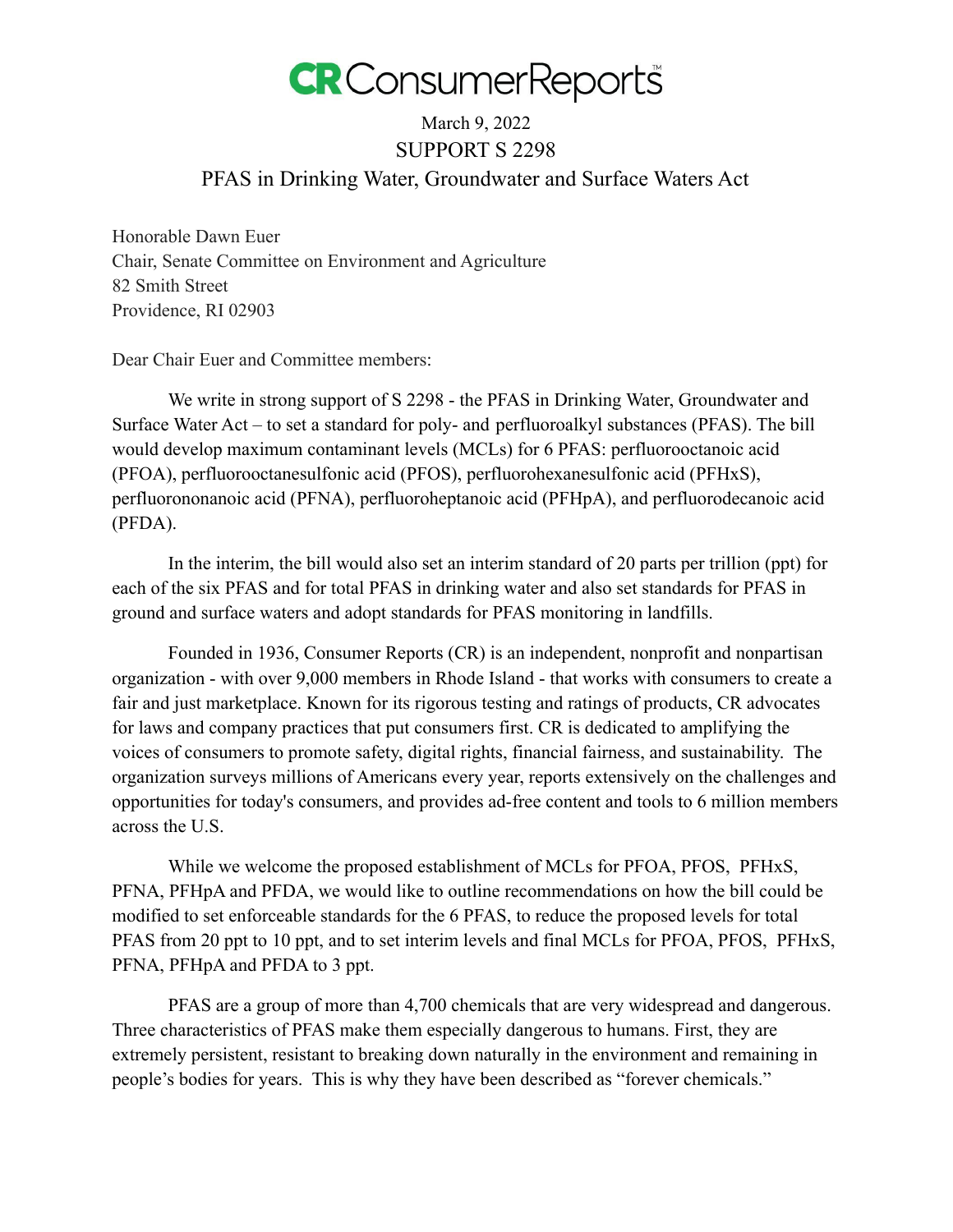Second, they are highly mobile, spreading quickly in the environment and prevalent throughout our environment. Finally, they can be toxic at very low doses—even at parts per trillion levels, they have been associated with a variety of severe health effects, including cancer.

Because PFAS are so persistent, prevalent, and toxic, they must be regulated. Indeed, given their widespread use, PFAS are detectable in the blood of 97 percent of people in the United States.[1] Some of the toxic effects associated with exposure to these chemicals include immunotoxicity, cancer, thyroid disease, birth defects, and decreased sperm quality.<sup>[2]</sup> They reduce the immune response to childhood vaccines and may increase the risk of infectious disease.<sup>[3]</sup>

In addition, PFAS exposure has been directly linked to several underlying conditions that make people more vulnerable to severe symptoms of COVID-19, including obesity, asthma, kidney disease, and high cholesterol.<sup>[4]</sup> Compared to people with no underlying conditions, patients who have these conditions are six times as likely to be hospitalized with COVID-19 and 12 times as likely to die of the disease.[5]

Rhode Island should be commended for its efforts to regulate PFAS contamination of drinking water. However, deciding to develop MCLs for only 6 of the more than 4,700 PFAS compounds just addresses the tip of the iceberg in terms of these chemicals. At a minimum, the bill should consider setting interim limits and MCLs for the 29 PFAS chemicals that the EPA states can be accurately detected using laboratory testing methods 537.1 and 533.<sup>[6]</sup>

Furthermore, we also believe that the interim limit and individual MCL are too high. The proposed total interim limit and individual MCLs are all 20 ppt. We note that there is far more toxicity data on PFOA and PFOS compared to any other PFAS. A number of studies have shown that very low doses of PFOA and PFOS can have adverse effects. A study published in 2013 found a decreased vaccine response in children that correlated with their body burden levels of PFOA and PFOS, thus demonstrating an adverse effect on the immune system.[7] This epidemiological data was used to recommend a limit of 1 ppt in water for PFOA or PFOS and this was assuming that all exposure to PFOA or PFOS was coming from drinking water, which we know is not the case.

A study by EPA and NIEH scientists, published in 2011, showed that the lowest dose of PFOA tested (10 ppb) in pregnant had an adverse effect on mammary gland development in the offspring.[8] Applying a 30-fold uncertainty factor to derive a reference dose yielded a recommended target limit of 0.8 ppt.[9]

Thus, 1 ppt would be an appropriate MCL for PFOA and PFOS. We note that the minimum reporting level for the 6 PFAS compounds (PFOA, PFOS, PFHxS, PFNA, PFHpA and PFDA) that are part of EPA testing methods 537.1 and 533 varies and can be as high as 3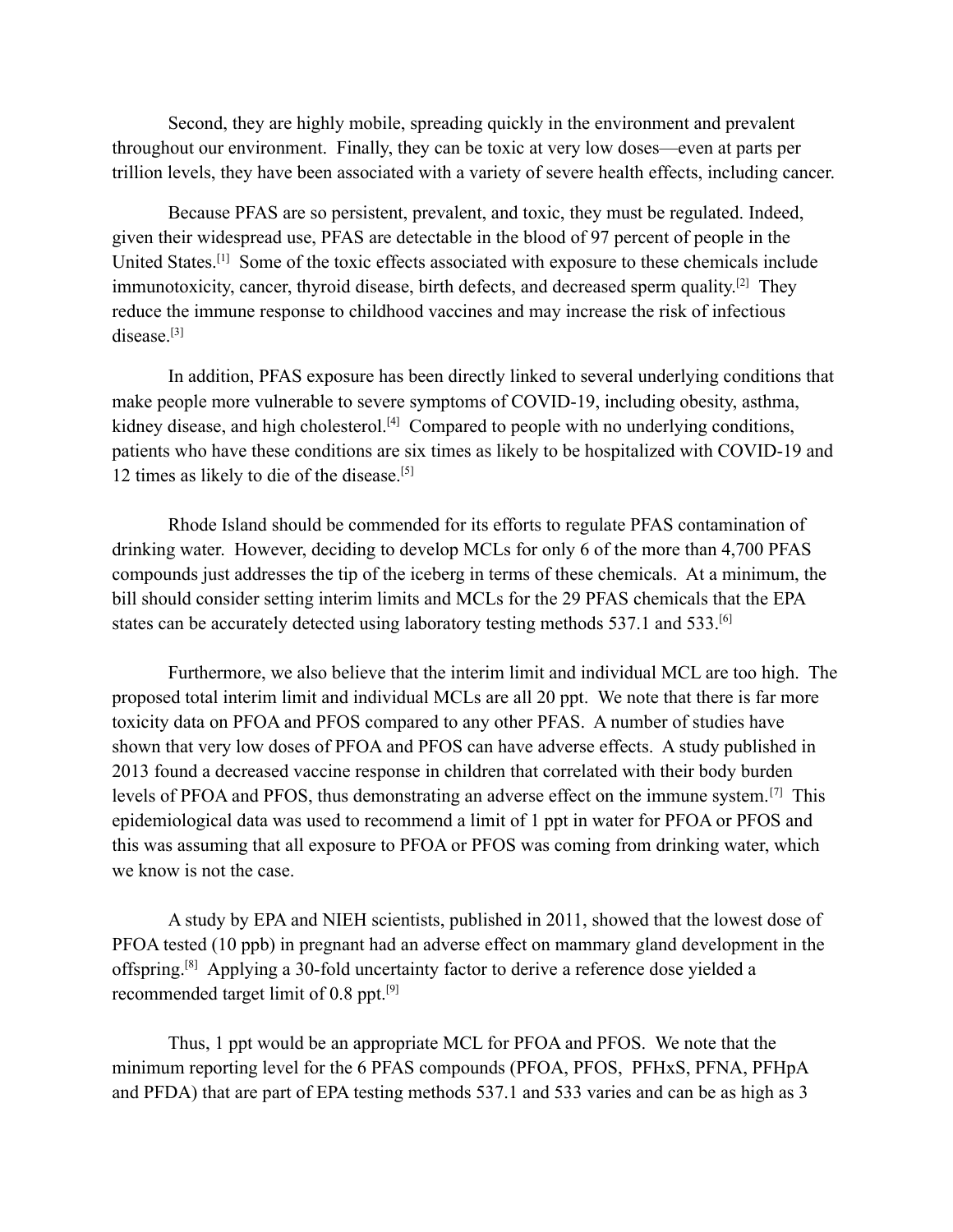ppt. Thus, the MCLs for PFOA, PFOS, PFHxS, PFNA, PFHpA and PFDA should be set at 3 ppt.

We also support treating all the PFAS compounds as a class. EPA's 2015 Significant New Use Rule for PFOA- and PFOA-related chemicals provided a definition for a category of a subgroup of the so-called long-chain PFAS chemicals, which are defined as having 8 or more carbon atoms. The idea was that these long-chain PFAS have more persistent in the environment and more likely to bioaccumulate than short-chain PFAS (having 7 or fewer carbon atoms), and so short-chain PFAS should be not persist in the body, so would not bioaccumulate and would consequently be less toxic.

However, in July 2020, FDA announced a voluntary phase out of use of certain short-chain PFAS (6:2 FTOH) for use as food contact substances after FDA scientists published their analyses of certain short-chain PFAS that showed that they did persist in rodent studies, such that "the data suggest the potential of 6:2 FTOH to also persist in humans from chronic dietary exposure. Further scientific studies are needed to better understand the potential human health risks from dietary exposure to food contact substances that contain 6:2 FTOH."[10]

In addition, an October 2021 EPA toxicity assessment of a short chain PFAS, GenX chemicals (a replacement for PFOA), show that GenX chemicals are more toxic than PFOA.[11] Thus, the short-chain PFAS are not necessarily less persistent in the human body and nor significantly less toxic than long-chain PFAS. In addition, a study published in 2020 looked at the Key Characteristics of Carcinogens framework for cancer hazard identification for 26 PFAS chemicals, including long-chain and short-chain PFAS (and all 6 PFAS mentioned in H 7233), and found that all 26 chemicals had at least one key characteristic of a carcinogen.<sup>[12]</sup> These studies suggest that short-chain PFAS are not necessarily safer than the long-chain PFAS that they are replacing.

Although there are thousands of PFAS, EPA has classified 669 as being active in commercial use.<sup>[13]</sup> In addition, in 2019 EPA scientists published a study testing for PFAS in paired source and treated water in 25 drinking water treatment plants throughout the US and found PFAS in all of them, with most having 10 or more of the 17 PFAS tested for (which included all 6 of the PFAS compounds mentioned in H 7233).<sup>[14]</sup>

Given the large number of PFAS, and the lack of adequate safety studies for the vast majority of them, and their widespread presence in the environment and drinking water systems, we think that all PFAS should be treated together as a class rather than looked at one at a time. Furthermore, given the lack of adequate safety studies for the vast majority of these compounds, we think that all of them should be considered to be as toxic as PFOA and PFOS, until such time as all adequate safety studies have been done that would suggest otherwise. To be protective of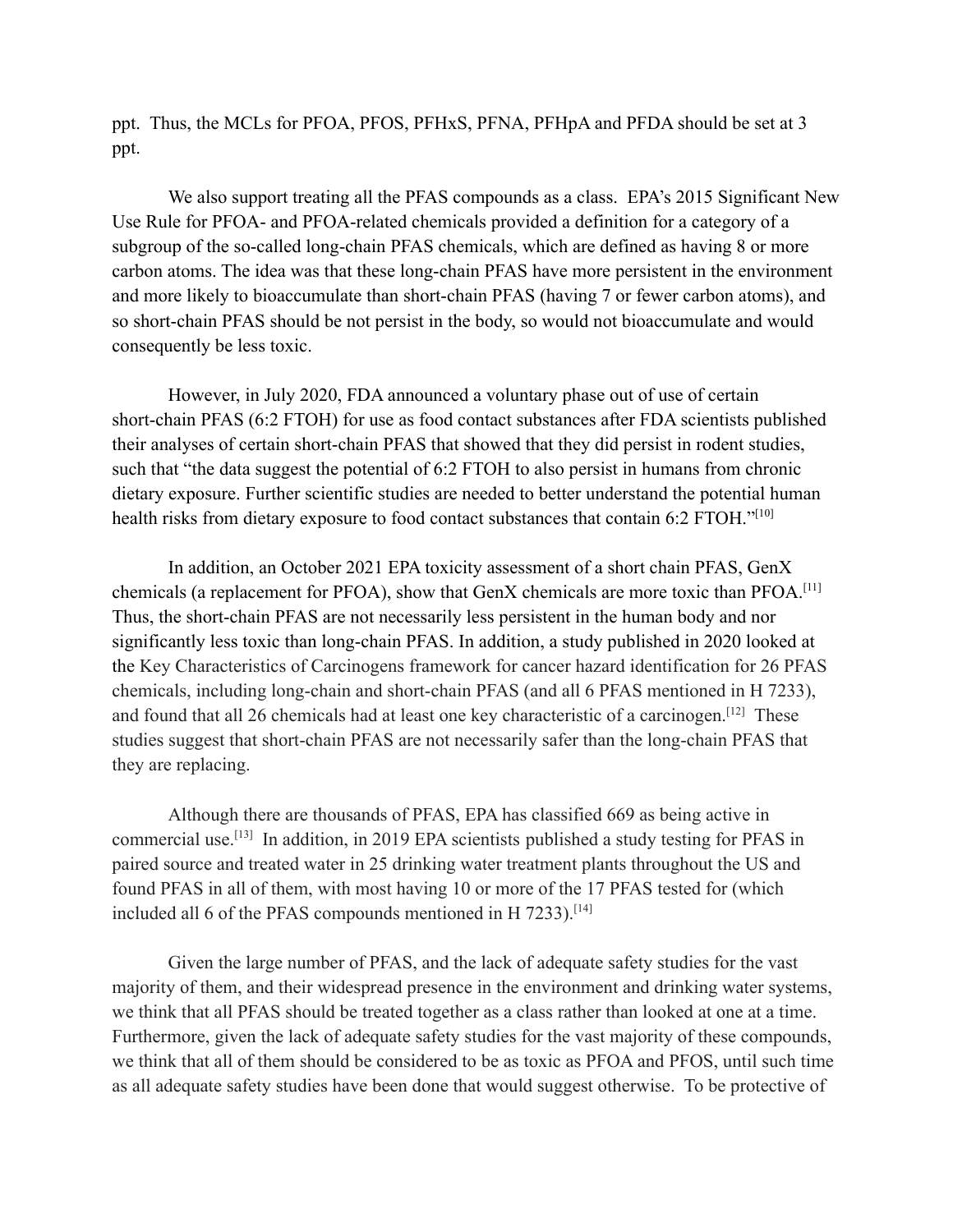public health, this would suggest that MCLs for all PFAS, and especially all 29 PFAS that can be tested for should have MCLs of 1 ppt. However, since the minimum reporting level for the 6 PFAS can be as high as 3 ppt, we urge that MCLs be set at 3 ppt for each of them.

S 2298 also sets an interim limit of 20 ppt for any of the 6 PFAS or for total PFAS. The International Bottled Water Association has urged FDA to set an enforceable limit of 5 parts per trillion (ppt) for one PFAS compound and 10 ppt for multiple PFAS.<sup>[15]</sup> This shows that an interim limit of 10 ppt for total PFAS can be achieved.

In sum, enactment of S 2298 would represent significant progress toward protecting consumers from exposure to PFAS through PFAS in drinking water. We urge you to modify the proposed bill to set MCLs for the all 29 PFAS, and not just the 6 PFAS mentioned, and to set interim limits of 3 ppt for PFOA, PFOS, PFHxS, PFNA, PFHpA and PFDA and a limit of 10 ppt for total PFAS. We strongly urge you to support this legislation that will protect Rhode Island residents from chemicals that threaten public health.

Sincerely,

Michael Hansen, Ph.D. Brian Ronholm

Senior Scientist Director of Food Policy

<sup>[3]</sup> Grandjean P and E Butdz-Jørgensen. 2013. Immunotoxicity of perfluorinated alkylates: calculation of benchmark doses based on serum concentrations in children. *Env Health* 12(35). At:

<sup>[1]</sup> Lewis RC, Johns LE, Meeker JD. 2015. Serum Biomarkers of Exposure to Perfluoroalkyl Substances in Relation to Serum Testosterone and Measures of Thyroid Function among Adults and Adolescents from NHANES 2011-2012. Int J Environ Res Public Health. 12(6): 6098-6114. At:

<https://www.ncbi.nlm.nih.gov/pmc/articles/PMC4483690/pdf/ijerph-12-06098.pdf>

<sup>[2]</sup> <https://www.atsdr.cdc.gov/pfas/health-effects/index.html>

<https://ehjournal.biomedcentral.com/articles/10.1186/1476-069X-12-35>

<sup>[4]</sup> <https://www.atsdr.cdc.gov/pfas/health-effects/index.html>

<sup>[5]</sup> Stokes EK, Zambrano LD, Anderson KN et al. 2020. Coronavirus Disease 2019 Case Surveillance—United States, January 22-May 30, 2020. *MMWR Morb Mortal Wkly Rep* 2020; 69:759-765. DOI: <http://dx.doi.org/10.15585/mmwr.mm6924e2>

<sup>[6]</sup> <https://www.epa.gov/pfas/epa-pfas-drinking-water-laboratory-methods>

<sup>[7]</sup> Grandjean P and E Butdz-Jørgensen. 2013. *Op cit.*

<sup>[8]</sup> Macon MB, Villanueva LR, Tatum-Gibbs K, Zehr RD, Strynar MJ et al. 2011. Prenatal Perfluorooctanoic Acid Exposure in CD-1 Mice: Low-Dose Developmental Effects and Internal Dosimetry. *Toxicological Sciences* 122(1): 134-143. At: <https://www.ncbi.nlm.nih.gov/pmc/articles/PMC3143465/pdf/kfr076.pdf>

<sup>[9]</sup> <https://www.ewg.org/research/ewg-proposes-pfas-standards-fully-protect-children-s-health> [10]

[https://www.fda.gov/news-events/press-announcements/fda-announces-voluntary-agreement-manufacturers-phase-o](https://www.fda.gov/news-events/press-announcements/fda-announces-voluntary-agreement-manufacturers-phase-out-certain-short-chain-pfas-used-food) [ut-certain-short-chain-pfas-used-food](https://www.fda.gov/news-events/press-announcements/fda-announces-voluntary-agreement-manufacturers-phase-out-certain-short-chain-pfas-used-food)